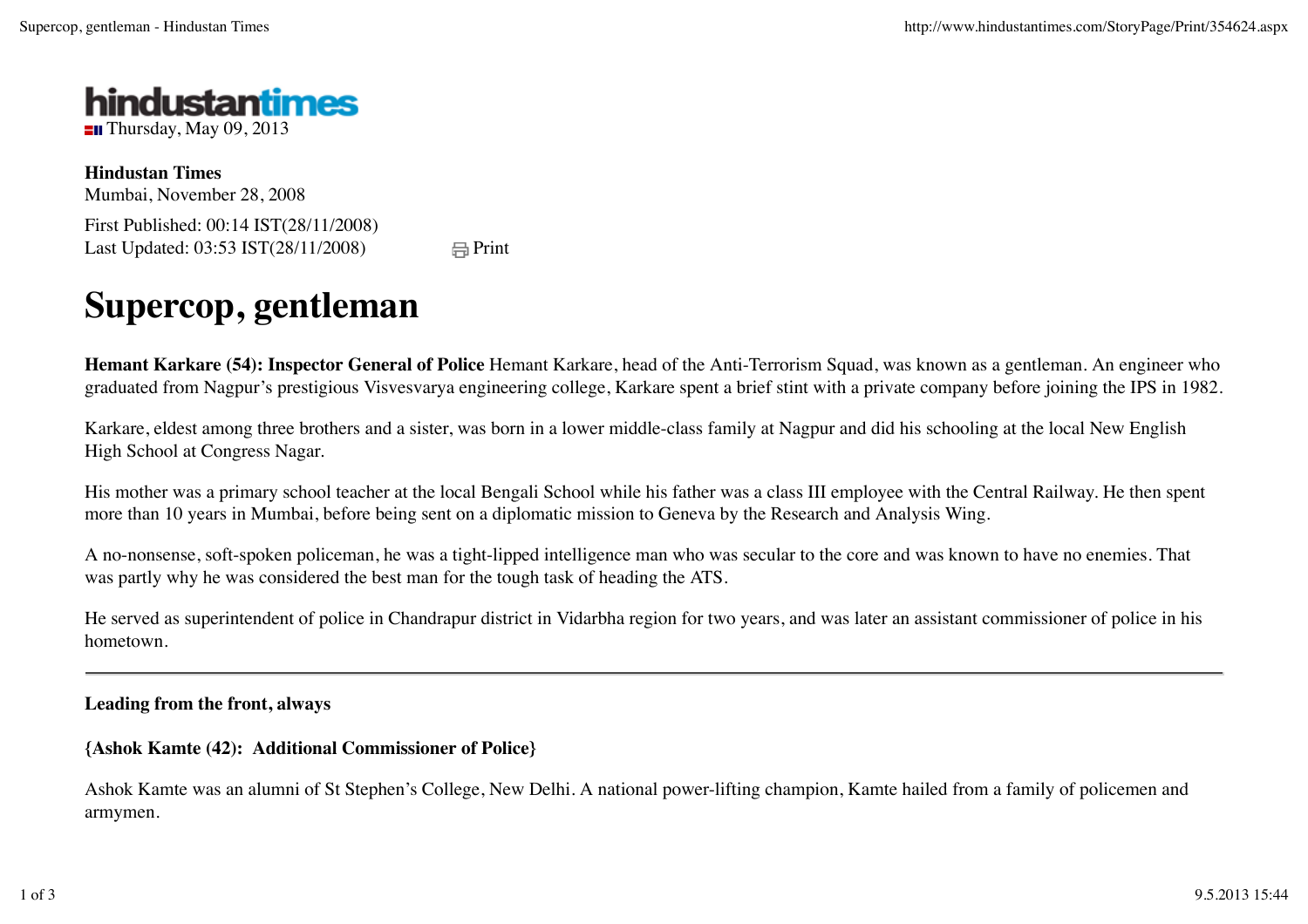He had an encyclopaedic knowledge of weapons, explosives and unarmed combat, Kamte was summoned late on Wednesday night to deal with terrorists holed up near Metro Cinema, where he was gunned down.

"We have lost the bravest officer in the entire Maharashtra police force," said Additional Director General of Police Arup Patnaik.

Kamte, a 1989 batch IPS officer, was one of the brightest. Twice, he was sent on UN peace missions, in Bosnia for a year (1998-99) and later in Somalia.

An **HT** correspondent spoke to him on his return from Bosnia. Kamte said he was thrilled to meet policemen from other countries but said it was not as exciting being a "soldier without an enemy" as a peacekeeper.

"I want to be in real combat situations," he said. The much-loved former police commissioner of Solapur also served as superintendent of police in Naxal-infested Gadchiroli.

There are 10 pages set up by fans on Orkut, with comments from over 400 people, most of them ruing the fact that he could not continue as their police chief forever.

## **The gunslinger with a heart**

## **Vijay salaskar (52): Police Inspector**

Inspector Vijay Salaskar (48) is best known for gunning down 70 top gangsters over his 20-year career and breaking the backbone of the powerful Mumbai underworld, with help from fellow batchmates Pradeep Sharma and Praful Bhosale.

But among the gangsters that remained loyal informants throughout his career, he was also known as a sensitive, benevolent man. Legend has it he once passed around a collection plate after he found out that the thief he had just arrested was stealing to pay his daughter's school fees.

Salaskar was serving on the Anti-Extortion Cell of the Mumbai Crime Branch when he was gunned down outside Metro Cinema in south Mumbai early on Thursday.

He had spent most of his career on the Crime Branch, developing a wide network of sources and informers that had made him very popular with his bosses.